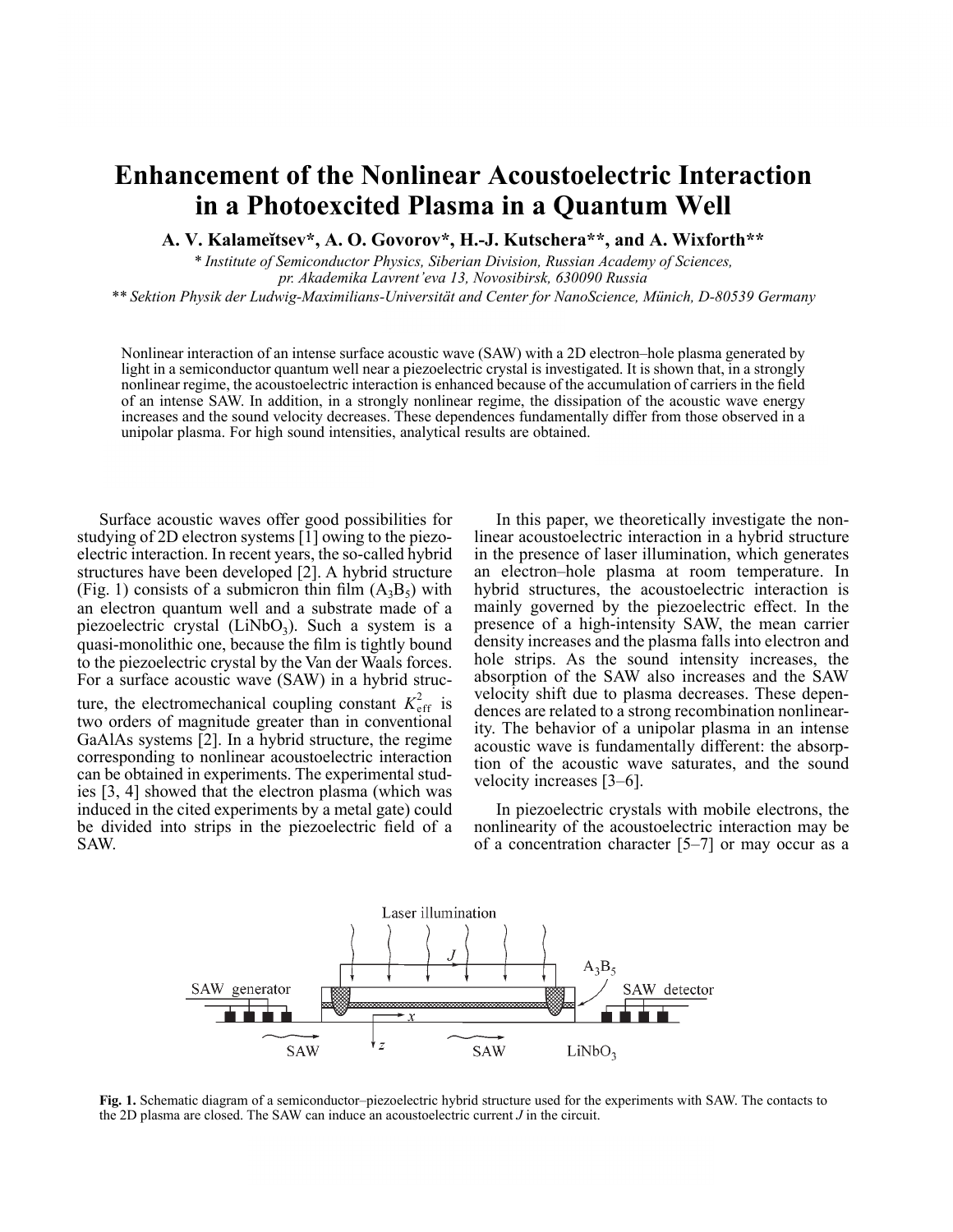result of the capture of electrons by traps [8]. In this paper, we consider the combined effect of two mechanisms of nonlinearity, namely, the concentration mechanism and the recombination one. In our model, the recombination nonlinearity occurs in the case of the luminescence of mobile electron–hole pairs in a direct gap semiconductor and in the presence of permanent illumination. The recombination nonlinearity in some respect is similar to the nonlinearity due to traps, because it also leads to a change in the mean density of mobile carriers. However, there are some important differences. We note that, in the cited papers [8], the nonlinearity associated with traps was considered in the absence of illumination and for static traps. In our model, both electrons and holes are mobile. This fact plays a fundamental role, because the mobility leads to a spatial separation of the carriers in the field of an intense SAW.

In this paper, we consider the conventional case of weak acoustoelectric interaction between an intense SAW and the 2D plasma; i.e., we assume that  $K_{\text{eff}}^2 \ll 1$ . In addition, the sample is considered to be short in the sense that  $\Gamma L < 1$  and long in the sense that  $L \ge \lambda$ . Here, Γ is the absorption coefficient for the SAW, *L* is the sample length, and  $\lambda$  is the wavelength. When the condition  $\Gamma L < 1$  is valid, the contributions of higher harmonics of the SAW play a negligible role. To solve the problem in the framework of the aforementioned approximations, it is sufficient to determine the nonlinear response of the plasma to the piezoelectric potential of a monochromatic SAW. In the nonlinear regime, the SAW velocity shift due to the 2D plasma,  $\delta v_s$ , and the sound absorption coefficient Γ are determined by the expressions [4]

$$
\frac{\delta v_s}{v_s^0} = \frac{\langle j\Phi^{SAW}\rangle}{2I}, \quad \Gamma = \frac{\langle jE_x^{SAW}\rangle}{I}, \quad (1)
$$

where  $\langle \ldots \rangle$  denotes spatial averaging,  $v_s^0$  is the sound velocity in the absence of plasma, *I* is the SAW intensity,  $\Phi^{SAW}$  is the piezoelectric potential of the SAW,  $E_x^{SAW}$  is the electric field induced by the SAW in the plane of the 2D plasma, and *j* is the current of the charge carriers. A SAW that propagates in the *x* direction generates an electric field  $E_x^{SAW} = E_0 \cos(qx - \omega t)$ and the corresponding piezoelectric potential  $\Phi^{SAW}$  =  $-\Phi_0 \sin(qx - \omega t)$ , where  $\Phi_0 = E_0/q$ , *t* is time, *q* is the wave vector, and  $\omega = v_s^0 q$ . Since we assumed that  $K_{\text{eff}}^2 \ll 1$ , we have  $\delta v_s \ll v_s^0$  and  $\Gamma \ll q$ .

The current  $j = j_n + j_p$  is determined from the system of hydrodynamic equations

$$
e\frac{\partial n}{\partial t} + \frac{\partial j_n}{\partial x} = (G - Cnp)e,
$$
  

$$
|e|\frac{\partial p}{\partial t} + \frac{\partial j_p}{\partial x} = (G - Cnp)|e|,
$$
 (2)  

$$
j_n = \sigma_n E_x - eD_n \frac{\partial n}{\partial x}, \quad j_p = \sigma_p E_x - |e|D_p \frac{\partial p}{\partial x},
$$

where *n* and *p* are the 2D electron and hole densities, respectively;  $\hat{j}_n$  and  $\hat{j}_p$  are the electron and hole currents;  $e = -|e|$  is the electron charge; *G* is the rate of carrier generation by the laser light; *C* is the recombination constant;  $\sigma_n$  and  $\sigma_p$  are the electron and hole conductivities; and  $D_n$  and  $\dot{D}_p$  are the electron and hole diffusion coefficients. Here, the following relations are valid:  $\sigma_n = |e|\mu_n n$  and  $\sigma_p = |e|\mu_p p$ , where  $\mu_n$  and  $\mu_p$  are the electron and hole mobilities and  $D_n/\mu_n = D_p/\mu_p = KT/|e|$ , where *T* is temperature.

The electric field consists of two components:  $E =$  $\mathbf{E}^{SAW} + \mathbf{E}^{ind}$ . The field  $\mathbf{E}^{ind}$  is induced by the plasma and determined from the Maxwell equation

$$
\operatorname{div} \mathbf{D}^{ind} = 4\pi (en + |e|p) \delta(z), \tag{3}
$$

where  $\mathbf{D}^{ind} = \hat{\epsilon}(z)\mathbf{E}^{ind}$  and *z* is normal to the system. The 2D plasma in the quantum well is modeled by the δ-function.

We will seek a steady-state periodic solution to the system of Eqs.  $(2)$  and  $(3)$  as a function of the coordinate  $x' = x - v_s^0 t$ . We note that, in our system with shorted contacts to the 2D plasma, we have  $\langle E_x \rangle = 0$  (see Fig. 1) and the solution can be found in the form of a periodic function of *x*'. To determine the numerical solution, it is convenient to expand all functions in Eqs. (2) and (3) in Fourier series in the *x*' coordinate. Neglecting the thickness of the film, we obtain  $\Phi_m^{ind}$  = 2π( $en_m + |e|p_m$ )/ $\epsilon_{\text{eff}}|q_m|$ , where  $\Phi_m^{ind}$  represents the Fourier coefficients;  $m = 0, \pm 1, \pm 2, \ldots, q_m = qm$ ; and  $\epsilon_{\text{eff}} =$  $(\epsilon + 1)/2$ . Here,  $\epsilon = \sqrt{\epsilon_{xx}^T \epsilon_{zz}^T}$  is the mean permittivity of  $LiNbO<sub>3</sub>$ . The SAW intensity and the amplitude of the potential  $\Phi_0$  are related by the formula  $K_{\text{eff}}^2$  =  $(\sigma_m q/2) (\Phi_0^2/I)$ , where  $\sigma_m = \epsilon_{\text{eff}} v_s^0/2\pi$  [4]. The coefficient  $K_{\text{eff}}^2$  was calculated earlier in the framework of the linear theory [2, 9].

The system of Eqs. (2) and (3) was solved numerically. The calculations were performed by using about 100 spatial harmonics and the following typical parameters of the system at  $T = 300 \text{ K}$ :  $\mu_e = 2 \times 10^3 \text{ cm}^2 / (\text{V s})$ ,  $\mu_e/\mu_p = 6$ ,  $v_s^0 = 3.9 \times 10^5$  cm/s,  $\lambda = 60$  µm,  $K_{\text{eff}}^2 =$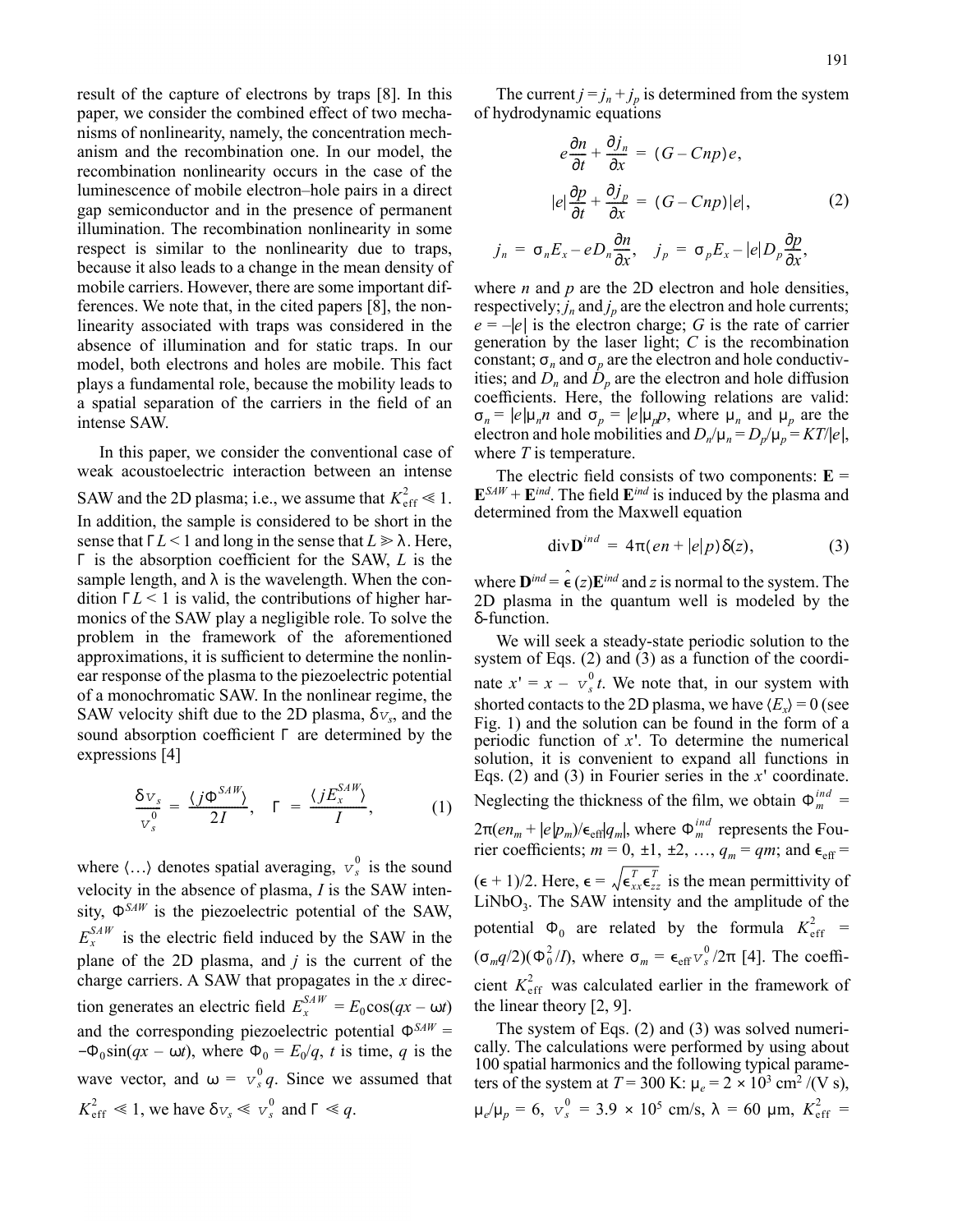

**Fig. 2.** Dependence of the sound absorption coefficient on the amplitude of the SAW potential. Curves *1*–*5* correspond to different intensities of optical pumping:  $n_{s0} = 10^9$ , 2 ×  $10^9$ ,  $5 \times 10^9$ ,  $10^{10}$ , and  $5 \times 10^{10}$  cm<sup>-2</sup>. The inset shows the profiles of the electron and hole concentrations for  $n_{s0} = 5 \times$  $10^9$  cm<sup>-2</sup> and for two different amplitudes  $\Phi_0 = 0.4$  and 2 V.

0.056, and  $\epsilon$  = 50. The recombination constant for nonequilibrium electrons and holes was estimated by a formula similar to Eq. (13) from [10]:  $C = 4 \times 10^{-4}$  cm<sup>2</sup>/s, which corresponds to the radiative recombination time  $\tau_0^{rad} = 1/Cn_{s0} = 250$  ns for the electron and hole densities  $n_{s0} = p_{s0} = 10^{10}$  cm<sup>-2</sup>. At  $\Phi_0 = 0$ , the steady-state carrier concentrations were  $n_{s0} = p_{s0} = \sqrt{G/C}$ . The concentration  $n_{s0}$  was selected within the interval  $10^9 - 10^{11}$  cm<sup>-2</sup>, which is typical of optical experiments [10]. The corresponding luminous fluxes were within 10 –2–10 <sup>2</sup> W/cm<sup>2</sup> . The calculations were performed for the amplitudes of the potential  $\Phi_0 \sim 1$ –10 V. The amplitudes  $\Phi_0 \sim 3$  V are typical of the experiments on hybrid structures with metallic gates [3, 4]. In these experiments, the input powers of SAW generation varied from  $-10$  to 30 dB m [3, 4]. In this paper, we consider a gateless structure, for which the coefficient  $K_{\text{eff}}^2$ *G* ⁄ *C*

The inset in Fig. 2 shows the calculated functions  $n(x')$  and  $p(x')$  for different values of  $\Phi_0$ . One can see that, as  $\Phi_0$  increases, the plasma becomes separated into adjacent electron and hole strips. Electrons and holes tend to screen the potential  $\Phi^{S\bar{A}W}(x')$  at all *x*', but, simultaneously, the functions  $n(x')$  and  $p(x')$  slightly overlap. Only this type of carrier distribution can exist in a steady-state regime with a strong recombination

should be greater.



**Fig. 3.** Dependence of the SAW velocity shift on the SAW amplitude. The curves correspond to those in Fig. 2. The inset shows the dependence of the mean concentration on the SAW amplitude for different values of  $n_{s0}$ .

nonlinearity, because the appearance of a noticeable gap between the strips should lead to a nonstationary accumulation of carriers. The absorption coefficient Γ (Fig. 2) mainly decreases with increasing  $\Phi_0$ . The nonmonotonic behavior of Γ at  $\Phi_0 \sim 1-2$  V correlates with the instant of noticeable separation of the plasma into strips and with the onset of the increase in the mean density  $N_0 = \langle n(x') \rangle = \langle p(x') \rangle$  (the inset in Fig. 3). The increase in  $N_0$  is a natural consequence of the spatial separation of electrons and holes and of the suppression of their recombination. When  $\Phi_0 \longrightarrow \infty$ , the sound absorption coefficient behaves as  $\Gamma \propto 1/\Phi_0$  and the absorbed energy is  $Q = I \Gamma \propto \Phi_0$ . The increase in *Q* with growing sound intensity is related to the increase in the mean carrier density  $N_0$  with  $\Phi_0 \longrightarrow \infty$  (the inset in Fig. 3). Below, we will analytically derive the asymptotic expression for  $Q(\Phi_0)$ .

The calculations were also performed for the mean currents induced by the SAW. With increasing  $\Phi_0$ , the current  $\langle j_n(x') + j_p(x') \rangle$  first increased in magnitude and then decreased, because the carriers were trapped by the SAW. The mean velocities of electrons and holes tend to  $v_s^0$  with  $\Phi_0 \longrightarrow \infty$ .

The velocity shift  $\delta v_s(\Phi_0)$  shown in Fig. 3 exhibits a maximum at  $\Phi_0 \sim 1-2$  V. This maximum is also related to the onset of plasma separation into strips. When  $\Phi_0 \longrightarrow \infty$ , the velocity shift  $\delta v_s$  decreases,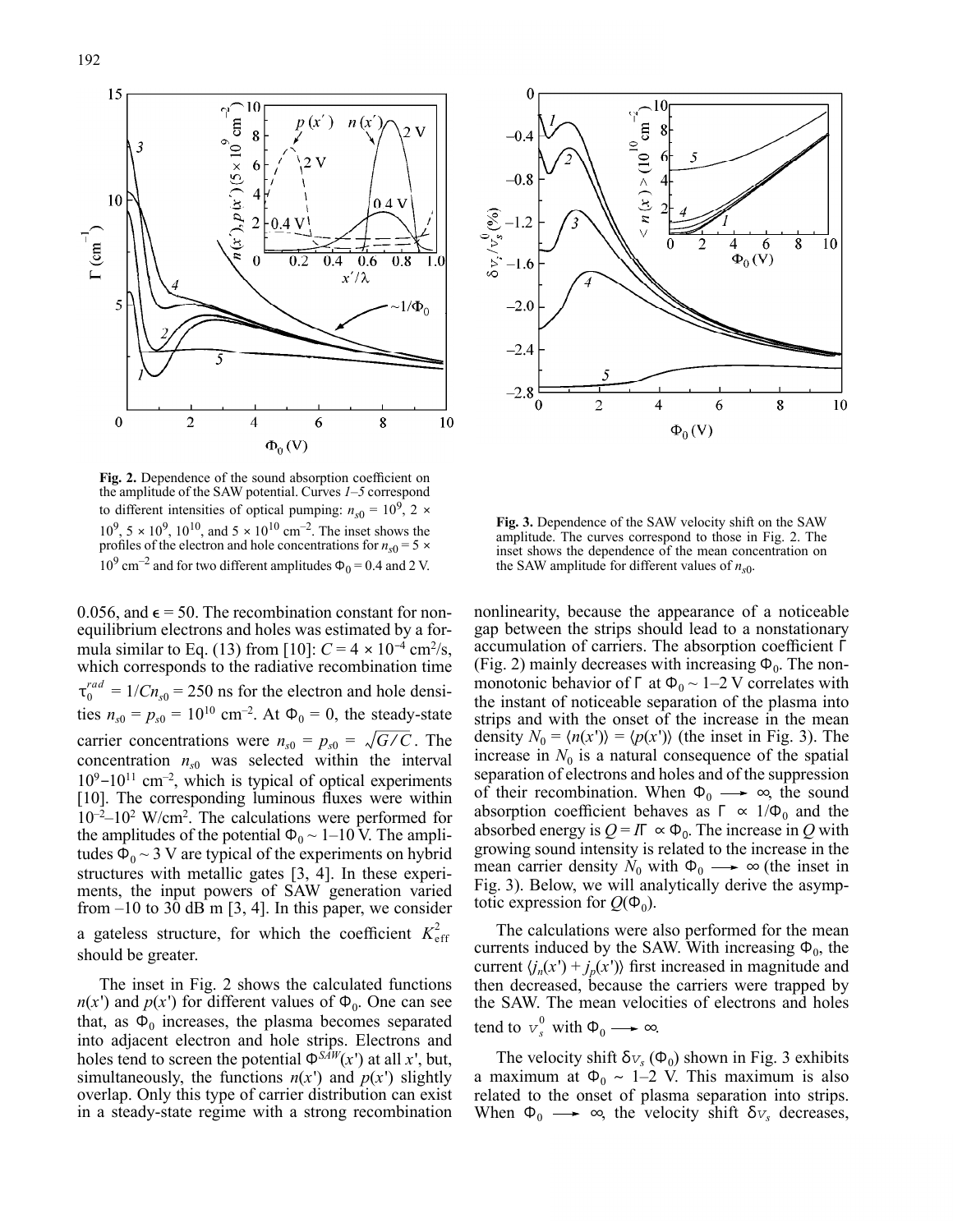because the plasma becomes more and more dense and strongly screens the field of the SAW.

From the curves shown in the inset in Fig. 3, one can see that the transition to the nonlinear regime of carrier accumulation depends on the initial density  $n_{s0} = p_{s0}$ . The characteristic value of  $\Phi_0$  at which the density  $N_0$ begins to grow increases with *n<sup>s</sup>*<sup>0</sup> . The order of magnitude of this characteristic amplitude  $\Phi_0^{non-lin}$  can be estimated in terms of the linear theory. Using the condition  $\delta \rho_s \sim |e| n_{s0}$ , where  $\delta \rho_s$  is the perturbation of the 2D charge, we obtain  $\Phi_0^{non-lin} \sim |e|n_{s0}\lambda/\epsilon_{\text{eff}}$ . This estimate is valid on condition that  $\sigma_0 > \sigma_m$ , where  $\sigma_0 = |e|(\mu_n +$  $\mu_p$ )*n*<sub>s0</sub>. For  $n_{s0} \sim 10^{10}$  cm<sup>-2</sup>, we obtain  $\Phi_0^{non-lin} \sim 2V$ .

The asymptotic behavior of  $\Gamma$  and  $\delta v_s$  for  $\Phi_0 \longrightarrow \infty$ can be obtained analytically from the following consideration. When  $\Phi_0 \longrightarrow \infty$ , the plasma screens the SAW field  $E_x^{SAW}$  at practically all points, and the density of 2D carriers can be determined from the simple integral equation  $E_x = E_x^{ind}(x^r) + E_x^{SAW}(x^r) = 0$ . In this case, the electrons screen half of the wave in the region where *e*Φ*SAW* < 0, and the holes screen half of the wave in the region where  $e^{\Phi S A W} > 0$ . From the condition  $E_x = 0$ , we obtain the asymptotic expression  $N_0 \longrightarrow q \Phi_0 \epsilon_{\text{eff}}/2\pi^2 |e|$ , which adequately describes the numerical data given in the inset in Fig. 3. According to the Drude model, the local absorption of the SAW by the plasma has the form

$$
Q_{loc}=\frac{v_m^2m_e^*}{\tau_n}n+\frac{v_p^2m_h^*}{\tau_p}p,
$$

where  $v_n$  and  $v_p$  are the velocities of electrons and holes,  $m_e^*$  and  $m_h^*$  are the electron and hole effective masses, and  $\tau_n$  and  $\tau_p$  are the corresponding relaxation times. Since the electrons and holes are almost totally trapped by the SAW and spatially separated, we have  $v_n \approx v_s^0$  for  $\lambda/2 < x < \lambda$  and  $v_p \approx v_s^0$  for  $0 < x < \lambda/2$ . The total absorption now takes the form

$$
Q = \langle Q_{loc} \rangle \approx (v_s^0)^2 N_0 \frac{m_e^*}{\tau_n} + \frac{m_h^*}{\tau_p}
$$
  
=  $(v_s^0)^2 N_0 |e| \frac{1}{\mu_n} + \frac{1}{\mu_p}$   
=  $(v_s^0)^2 \frac{1}{\mu_n} + \frac{1}{\mu_p} q \Phi_0 \epsilon_{eff} / 2\pi^2$ .

Thus, we derived the asymptotic expression  $Q \propto N_0 \propto$  $\Phi_0$  for  $\Phi_0 \longrightarrow \infty$ . The small parameters corresponding to  $\Phi_0 \longrightarrow \infty$  are  $v_s^0 / \mu_n E_0 \ll 1$  and  $v_s^0 / \mu_p E_0 \ll 1$ . To determine  $\delta v_s$  for  $\Phi_0 \longrightarrow \infty$ , we used similar small parameters and obtained the asymptotic expression  $\delta v_s / v_s^0 \longrightarrow -K_{\text{eff}}^2/2.$ 

In the case of a unipolar plasma, which is induced, e.g., by the gate, the quantity  $\langle n \rangle$  will evidently be constant for any  $\Phi_0$ . When  $\Phi_0 \longrightarrow \infty$ , electrons form narrow strips and, on the whole, the screening of the SAW field is reduced. In the limit  $\Phi_0 \longrightarrow \infty$ , we have  $Q \longrightarrow$ 

$$
Q_{\text{max}} = \langle n \rangle (v_s^0)^2 m_e^* / \tau_e
$$
 and  $\delta v_s \sim 1/\Phi_0 \longrightarrow 0$  [4–6].

The experimental studies of acoustoelectric interaction in 3D crystals in the presence of illumination were performed in the regime corresponding to hopping photoconduction and weak nonlinearity (see, e.g., [11]). The acoustoelectric interaction between the SAW and the photoexcited plasma in GaAs gave rise to a longitudinal voltage between the gates [12]. A strongly nonlinear acoustoelectric interaction in 2D systems was experimentally studied at  $T = 4$  K in the exciton ionization regime [13, 14]. For example, a delay line for photons was realized in [13]: the incident photons were converted to electrons and holes and then carried along the sample by the SAW; at the final stage, the carriers generated secondary photons. At  $T = 300$  K, an intense SAW was used to study a strongly nonuniform plasma excited in a quantum well by a laser beam [15]. One more class of experiments is related to the diffraction of light by volume and surface acoustic waves [16].

The predicted nonlinear acoustoelectric interaction applies to uniform illumination in an infinite sample. In a finite sample, the density accumulated in the potential wells of the SAW saturates when  $\Phi_0 \longrightarrow \infty$ . In our system, an intense SAW first separates the electrons and holes and then carries them along the sample. At the final stage, the carriers recombine as soon as they reach the right contact. In other words, an intense SAW "collects" the carriers over the whole sample length. The maximum density accumulated by SAW is equal to  $N_{\text{max}} = GL/v_s^0 = (L/v_s^0)n_0^2 C = n_0(t_0/\tau_0^{rad})$ , where  $t_0 =$  $L/v_s^0$  is the time of SAW propagation over the sample length. Thus, in a finite system, each curve shown in the inset in Fig. 3 is saturated at its own level  $N_{\text{max}}(n_0)$ . The described enhancement of the acoustoelectric interaction in the nonlinear regime manifests itself when  $N_{\text{max}}$  $> n_0$ . The latter inequality is equivalent to  $t_0 > \tau_0^{rad}$ . These inequalities hold for the typical parameters of our problem. For example, when  $n_0 = 10^{10}$  cm<sup>-2</sup> and *L*  $= 2$  mm, we obtain  $t_0 / \tau_0^{rad} \sim 2$ .

We are grateful to A.V. Chaplik and J.P. Kotthaus for useful discussions. The work was supported by the Volkswagen-Stiftung, the Russian Foundation for Basic Research (project nos. 99-02-17019 and 99-02- 17127), and the State program "Physics of Solid-state Nanostructures."